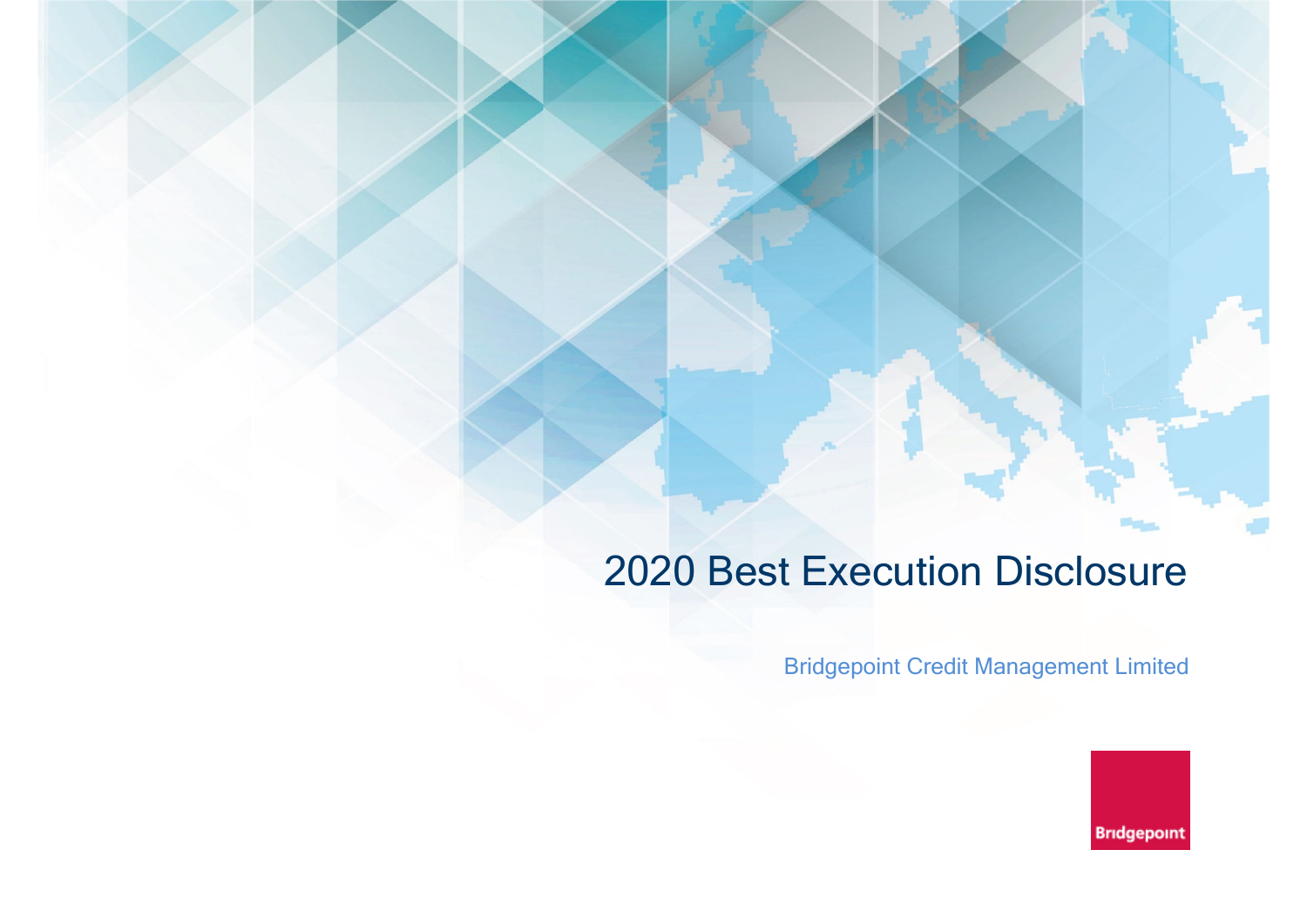### Annual publication of information on the identity and quality of execution

#### **Identity of execution venues**

The Markets in Financial Instruments Directive (Directive 2014/65/EC) requires investment Firms who execute client orders to summarise *and* publish the top five execution venues in terms of trading volumes, for each class of financial instrument, where the Firm transmitted or placed orders for execution in the preceding year.

#### **Quality of Execution**

Investment Firms who execute client orders are also required to disclose information on the quality of execution obtained for the preceding year*. Bridgepoint Credit Management Limited* will take all reasonable steps and use its judgement and experience to obtain best execution by taking into consideration various execution factors including: price, spread, order volume and any other consideration relevant to the execution of an order. The importance of these factors are measured on <sup>a</sup> trade to trade basis. *Bridgepoint Credit Management Limited* only deals with Professional Clients (as defined in the Markets in Financial Instruments Directive (Directive 2014/65/EU)). All clients are treated equally and trades are executed in accordance with Bridgepoint Credit Management Limited's Best Execution Policy.

#### **Counterparty Selection**

During 2020*, Bridgepoint Credit Management Limited* was not <sup>a</sup> member of any trading venues. *Bridgepoint Credit Management Limited* places over‐the‐counter trades with third‐party counterparties. Dealings with these counterparties were performed in accordance with *Bridgepoint Credit Management Limited's* Best Execution Policy. The adherence to this policy by the firm and all of its employees is monitored on an on‐ going basis by the Compliance function. Counterparties have been selected based on their ability to meet the best execution requirements. There has been no change in the list of execution venues used by the Firm.

#### **Close Links and Conflicts**

We do not perceive any conflicts of interest between *Bridgepoint Credit Management Limited* and our approved counterparties. *Bridgepoint Credit Management Limited* does not have any close links, conflicts of interest, special arrangements or common ownership with respects to any execution venue used to execute orders.

#### **Classes of Financial Instrument**

The disclosure in the following table summarises information for each class of instrument which *Bridgepoint Credit Management Limited* routinely deals in under the MiFID II "best execution'' regime. It should be noted that in 2020 the Firms business strategy only included trading in debt instruments. The qualitative analysis will only be provided for bond trades.